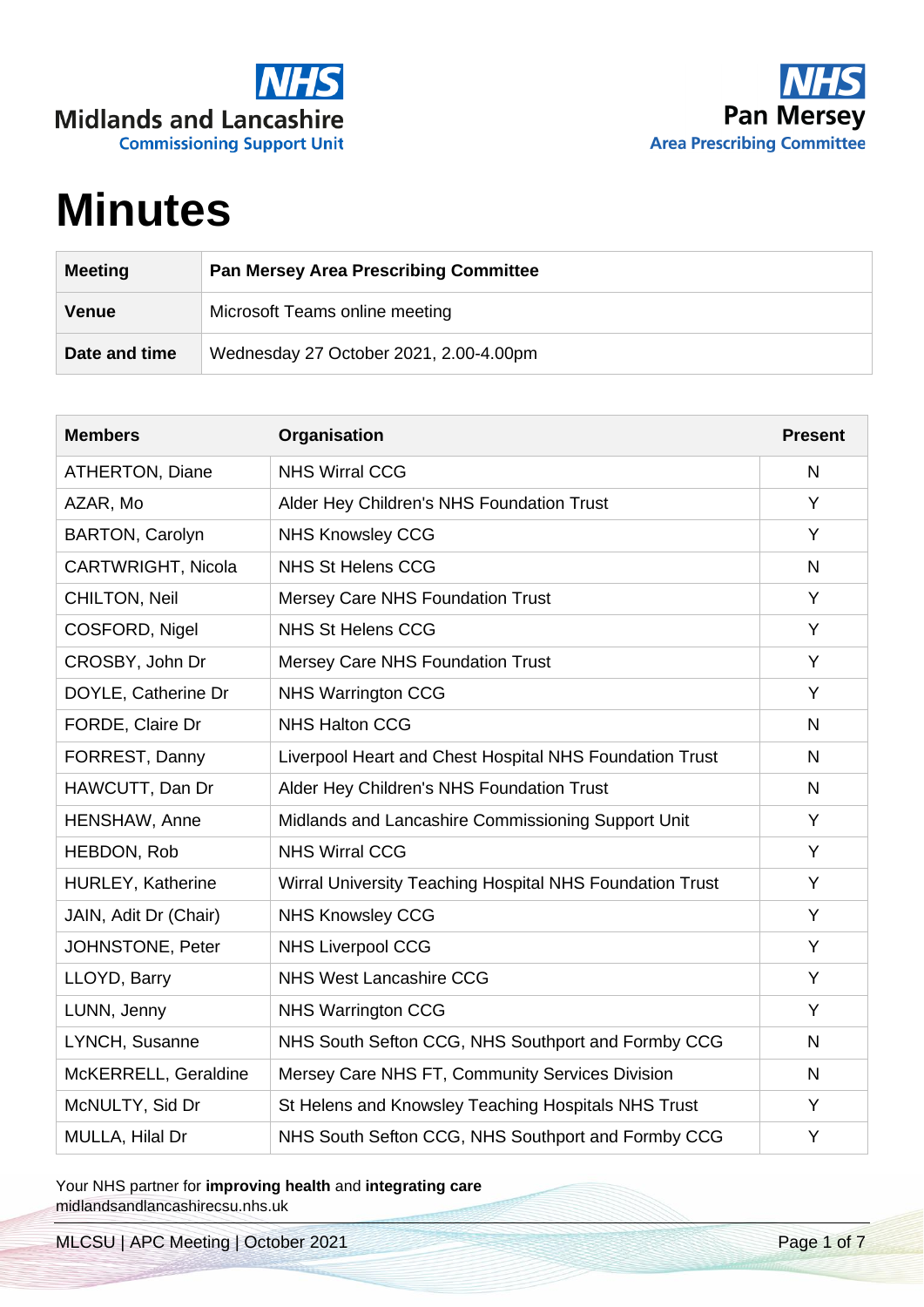| <b>Members</b>            | Organisation                                                  | <b>Present</b> |
|---------------------------|---------------------------------------------------------------|----------------|
| PARKER, James             | Warrington and Halton Hospitals NHS Foundation Trust          | Y              |
| PHILLIPS, Kathryn         | <b>Bridgewater Community Healthcare NHS Foundation Trust</b>  | Y              |
| READER, Graham            | Midlands and Lancashire Commissioning Support Unit            | $\mathsf{N}$   |
| REID, Lucy                | <b>NHS Halton CCG</b>                                         | Y              |
| SKIPPER, Paul             | Liverpool University Hospitals NHS Foundation Trust (Royal)   | Y              |
| <b>THORNTON, Dave</b>     | Liverpool University Hospitals NHS Foundation Trust (Aintree) | Y              |
| WALSH, Kay                | <b>NHS South Sefton CCG</b>                                   | Y              |
| WELSBY, Mike              | St Helens and Knowsley Teaching Hospitals NHS Trust           | Y              |
| WILLIAMS, John            | Southport and Ormskirk Hospital NHS Trust                     | Y              |
| <b>Non-voting members</b> |                                                               |                |
| BARNETT, Rob Dr           | Liverpool Local Medical Committee                             | $\mathsf{N}$   |
| CAMPHOR, Ivan             | Mid-Mersey Local Medical Committee                            | Y              |
| <b>CULLUMBINE, Ann Dr</b> | Wirral Local Medical Committee                                | Y              |
| HALL, Gareth              | APC lay member                                                | N              |
| IRVINE, Adam              | Cheshire and Merseyside Local Pharmaceutical Committee        | N              |
| In attendance             |                                                               |                |
| DINGLE, Helen             | Midlands and Lancashire Commissioning Support Unit            | Y              |
| JAEGER, Emma              | Midlands and Lancashire Commissioning Support Unit            | Y              |
| MARSDEN, Ashley           | North West Medicines Information Centre                       | Y              |
| MORONEY, Tamsin           | Liverpool University Hospitals NHS FT (observer)              | Y              |
| WILSON, Paula             | Midlands and Lancashire Commissioning Support Unit            | Υ              |

| <b>Welcome and apologies</b>                                                                                                                                                                                                                                                                                   |  |
|----------------------------------------------------------------------------------------------------------------------------------------------------------------------------------------------------------------------------------------------------------------------------------------------------------------|--|
| The Chair welcomed members. Apologies were accepted from: Marianne Charlton and<br>Pam Pauling (Kat Hurley attending), Danny Forrest, Susanne Lynch (Kay Walsh)<br>attending), Dr Anna Hunter (Dr Hilal Mulla attending), Adam Irvine, Dr David Reade,<br>Gareth Hall, Geraldine McKerrell, and Graham Reader. |  |
| Declarations of interest and quoracy                                                                                                                                                                                                                                                                           |  |
| There were no declarations of interest for items on the agenda.<br>A quoracy check confirmed that this meeting was quorate.                                                                                                                                                                                    |  |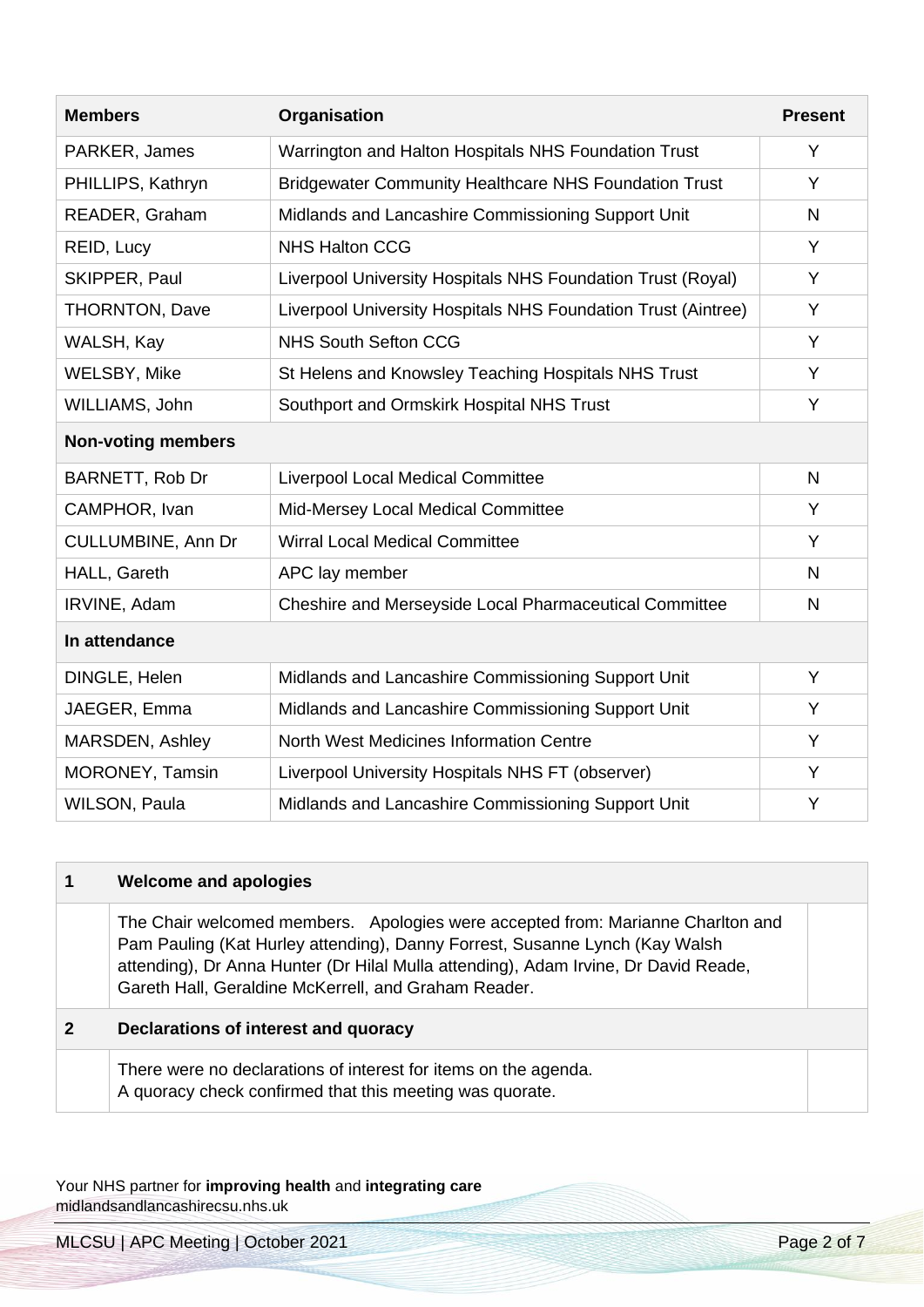| 3   | Minutes of the last meeting                                                                                                                                                                                                                                                                                                                                                                                                                                                                                                                                                                                                                                                                                                                                                                                                                                                                                                                                                                                                                                                                                                                                                                                                                                                                                                                                                                                                                                                                                                       |    |
|-----|-----------------------------------------------------------------------------------------------------------------------------------------------------------------------------------------------------------------------------------------------------------------------------------------------------------------------------------------------------------------------------------------------------------------------------------------------------------------------------------------------------------------------------------------------------------------------------------------------------------------------------------------------------------------------------------------------------------------------------------------------------------------------------------------------------------------------------------------------------------------------------------------------------------------------------------------------------------------------------------------------------------------------------------------------------------------------------------------------------------------------------------------------------------------------------------------------------------------------------------------------------------------------------------------------------------------------------------------------------------------------------------------------------------------------------------------------------------------------------------------------------------------------------------|----|
|     | The Minutes of the APC meetings on 23 June 2021, 28 July 2021 and 22 September<br>2021 were agreed and formally ratified as this meeting is quorate.                                                                                                                                                                                                                                                                                                                                                                                                                                                                                                                                                                                                                                                                                                                                                                                                                                                                                                                                                                                                                                                                                                                                                                                                                                                                                                                                                                              |    |
|     | For meetings to be quorate there needs to be 4 CCG GPs and 2 Secondary/Tertiary Care<br>consultants in attendance. AH pointed out that Dr Anna Hunter represents both South<br>Sefton CCG and Southport and Formby CCG and has 2 votes, so the last meeting was in<br>fact quorate, although proceeded believed to be non-quorate. A post-meeting note will be<br>added to the minutes to reflect this.                                                                                                                                                                                                                                                                                                                                                                                                                                                                                                                                                                                                                                                                                                                                                                                                                                                                                                                                                                                                                                                                                                                           | AH |
|     | A request was made for future APC agendas to make reference to the number required<br>for quoracy. This was agreed.                                                                                                                                                                                                                                                                                                                                                                                                                                                                                                                                                                                                                                                                                                                                                                                                                                                                                                                                                                                                                                                                                                                                                                                                                                                                                                                                                                                                               |    |
| 4   | <b>Matters arising</b>                                                                                                                                                                                                                                                                                                                                                                                                                                                                                                                                                                                                                                                                                                                                                                                                                                                                                                                                                                                                                                                                                                                                                                                                                                                                                                                                                                                                                                                                                                            |    |
| 4.1 | APC Chair - confirmation of appointments                                                                                                                                                                                                                                                                                                                                                                                                                                                                                                                                                                                                                                                                                                                                                                                                                                                                                                                                                                                                                                                                                                                                                                                                                                                                                                                                                                                                                                                                                          |    |
|     | There have been no objections received therefore the following appointments were<br>agreed. For the next 12 months, Dr Adit Jain to remain as Chair, Peter Johnstone to<br>remain as Vice-Chair, and Dr Anna Hunter to remain as Deputy Chair.                                                                                                                                                                                                                                                                                                                                                                                                                                                                                                                                                                                                                                                                                                                                                                                                                                                                                                                                                                                                                                                                                                                                                                                                                                                                                    |    |
| 5   | <b>New medicines</b>                                                                                                                                                                                                                                                                                                                                                                                                                                                                                                                                                                                                                                                                                                                                                                                                                                                                                                                                                                                                                                                                                                                                                                                                                                                                                                                                                                                                                                                                                                              |    |
| 5.1 | Grey statement summary - for noting<br>The following 8 grey 'holding' statements have been produced for the APC website:<br>DAPAGLIFLOZIN tablets (Forxiga®) for Chronic kidney disease: Will be reviewed when<br>the NICE TA is published (expected 05 January 2022).<br>EMPAGLIFLOZIN tablets (Jardiance®) for Chronic heart failure with reduced ejection<br>fraction: Will be reviewed when the NICE TA is published (expected 02 February 2022).<br><b>ESTRADIOL 1mg / PROGESTERONE 100mg capsules (Bijuve®) for Oestrogen</b><br>deficiency symptoms in postmenopausal women: To be reviewed if a formal application<br>for use is received and prioritised for in-year review.<br>RELUGOLIX 40mg / ESTRADIOL 1mg/ NORETHISTERONE 0.5mg tablets<br>(Ryeqo® V) for Uterine fibroids: Will be reviewed when the NICE TA is published<br>(expected 22 June 2022).<br>ROXADUSTAT tablets (Evrenzo® V) for Anaemia associated with CKD: Will be<br>reviewed when the NICE TA is published (expected 02 March 2022).<br>TIRBANIBULIN ointment (Klisyri® V) for Actinic keratosis: To be reviewed if a formal<br>application for use is received and prioritised for in-year review.<br>TRALOKINUMAB solution for injection (Adtralza® ▼) for atopic dermatitis: Will be<br>reviewed when the NICE TA is published (currently TBC).<br>UPADACITINIB prolonged-release tablets (RINVOQ® V) for atopic dermatitis: Will be<br>reviewed when the NICE TA is published (currently TBC)<br>The above was noted and approved by the APC. |    |
| 5.2 | Inclisiran for primary hypercholesterolaemia or mixed dyslipidaemia - NICE TA733<br>NICE TA733 was published on 6 October 2021 and recommends inclisiran as an option<br>for treating primary hypercholesterolaemia (heterozygous familial and non-familial) or                                                                                                                                                                                                                                                                                                                                                                                                                                                                                                                                                                                                                                                                                                                                                                                                                                                                                                                                                                                                                                                                                                                                                                                                                                                                   |    |

MLCSU | APC Meeting | October 2021 Page 3 of 7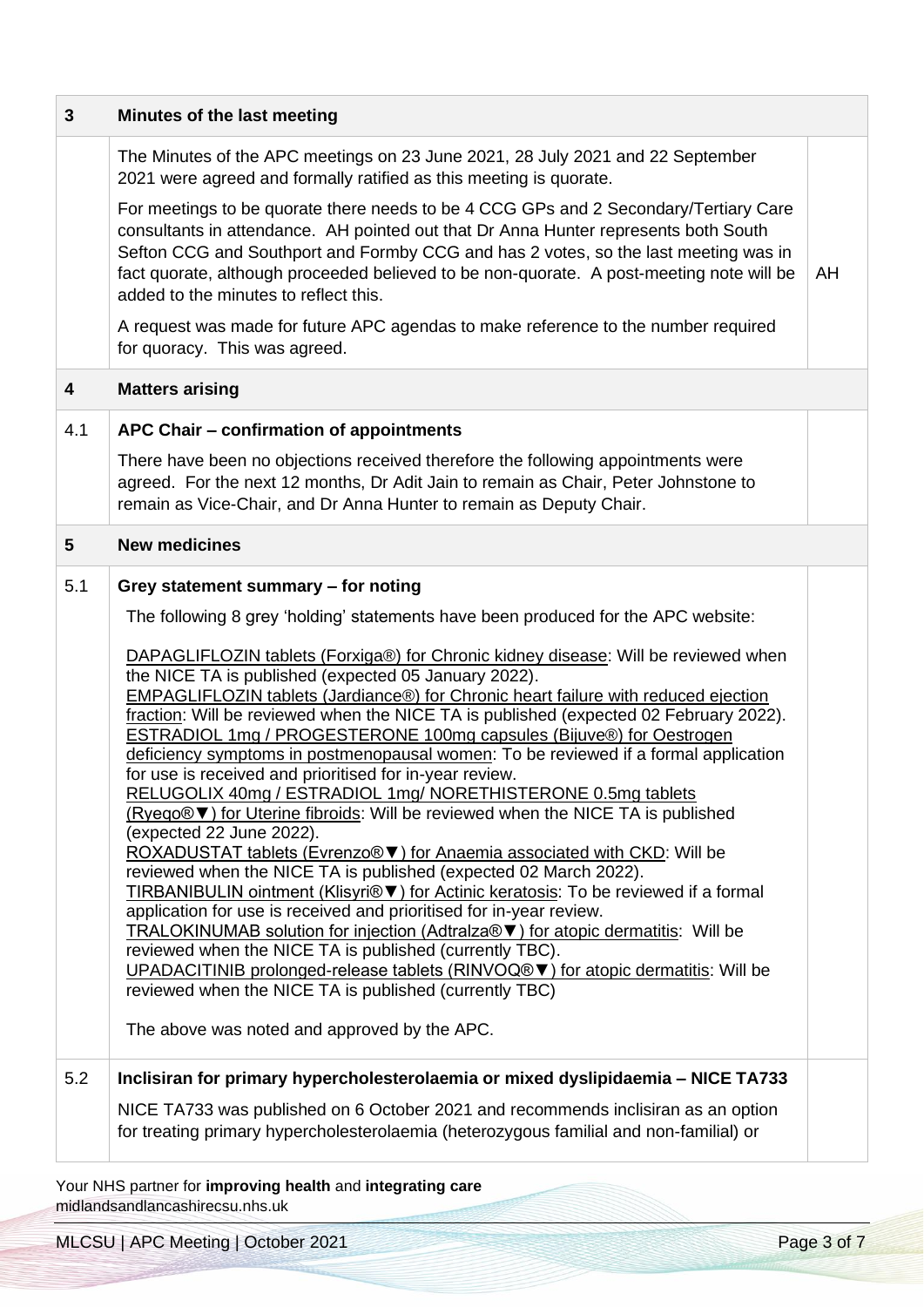mixed dyslipidaemia as an adjunct to diet in adults only if certain criteria are met and it is provided according to the commercial arrangement.

Inclisiran is not a PbRE (tariff-excluded) high cost drug and as NHS England (NHSE) intend for this to be provided within primary care, a green statement has been produced.

There is a central funding arrangement from NHSE to the manufacturer to support primary care prescribing. The cost to the CCG and primary care prescribing budget will be the Drug Tariff price. A separate payment will be made to the manufacturer from a central NHS budget for the difference between the commercial agreement price and the drug tariff price. Although inclisiran will be provided in primary care, trusts can also initiate it. Trusts will be charged the confidential commercial agreement price.

A query was received about the wording of the statement with regards to LDL-cholesterol. TM confirmed that the wording on the statement was taken directly from the NICE TA.

There was a lot of concern expressed about how this would be managed in primary care. This is the first accelerated access drug where NHSE have specified that implementation should be within 30 days of publication of the NICE FAD. However, CCG Leads did not feel that there was enough time for this to be implemented safely. A discussion was had regarding implementation, although it was noted that implementation of the TA is outside the remit of the APC. The statutory responsibility of the APC is to make the drug available within 30 days, should a clinician and patient agree together that they wish to use it. Inclisiran is a new technology and although NHSE have issued a Medicines Optimisation pack, no plan has been provided as to how to implement it.

NHSE have specified that inclisiran should be provided in primary care and, as it requires administration by a healthcare professional, it will also require additional resource. IC raised concerns from Mid-Mersey LMC regarding the additional capacity required for noncore work and that this should be resourced and financed appropriately, otherwise it puts undue pressure on GPs. Other GPs also shared these concerns. Secondary care members also raised concerns because they do not see how this is going to work in practice. There is already a commissioned specialist lipid service which would have been well placed to manage these patients.

When asked about local engagement and consultation with LMCs, AH confirmed that the APC consultation process does not include consultation for NICE TAs as these are mandatory, and also timescales would not allow for this. MLCSU and CCG Heads of Medicines Management had no prior warning regarding this TA and the NHSE directives regarding implementation timescales. It was noted that other areas of the country are also experiencing difficulties regarding implementation of this TA and it may be helpful to seek out what those areas are doing about this. It was also suggested that the best way of feeding back concerns to NICE or NHSE should be explored; AH to discuss further with Chief Pharmacists and CCG Lead Pharmacists.

The APC approved the green statement by a majority consensus, but it should be noted that there are parties who have appreciable concerns around implementation and resource requirements.

AH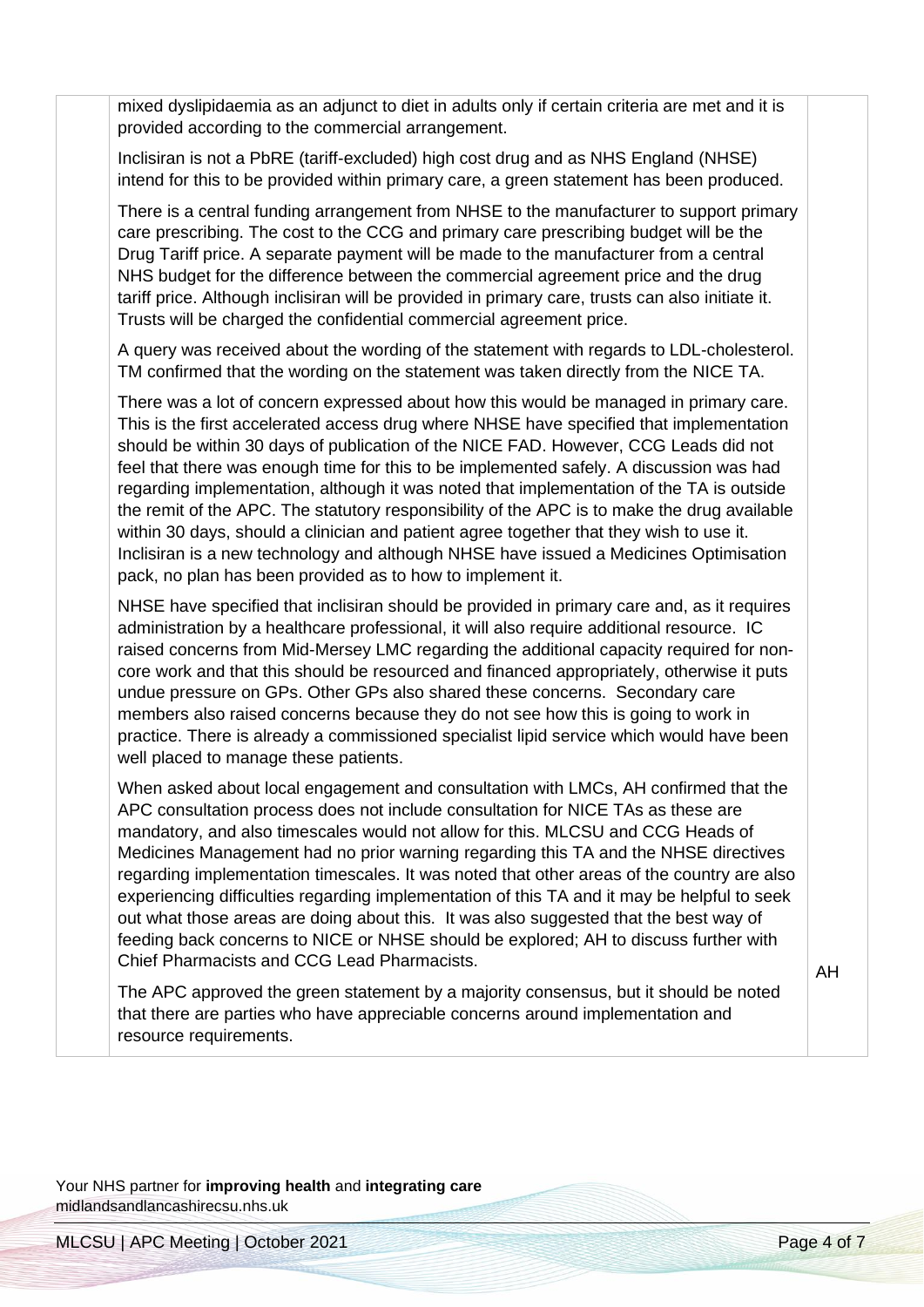| 5.3 | Lanreotide for angioectasia - draft policy statement following in-year application<br>for use                                                                                                                                                                                                                                                                                                                                                                                                                                                                                                                                                                                                                              |  |
|-----|----------------------------------------------------------------------------------------------------------------------------------------------------------------------------------------------------------------------------------------------------------------------------------------------------------------------------------------------------------------------------------------------------------------------------------------------------------------------------------------------------------------------------------------------------------------------------------------------------------------------------------------------------------------------------------------------------------------------------|--|
|     | An in-year application was received from LUHFT for lanreotide for transfusion-dependent<br>GI blood loss secondary to recurrent GI bleeding from angioectasia. Lanreotide is a tariff-<br>excluded PbRE drug for use by specialists only and will be used off-label for GI bleeding<br>due to angioectasia which cannot be managed by endoscopic treatment.                                                                                                                                                                                                                                                                                                                                                                |  |
|     | Feedback was received at consultation to suggest that this should be tertiary centre use<br>only. NMSG reviewed this and felt that secondary care use would be appropriate. Wording<br>has been added to clarify that this is for specialist use after the appropriate investigations<br>have been undertaken and all other treatment options have been exhausted.                                                                                                                                                                                                                                                                                                                                                         |  |
|     | No questions were raised, and the APC approved this red statement.                                                                                                                                                                                                                                                                                                                                                                                                                                                                                                                                                                                                                                                         |  |
| 5.4 | Evolocumab for cardiovascular risk reduction - routine review at expiry, for<br>inclusion on static list                                                                                                                                                                                                                                                                                                                                                                                                                                                                                                                                                                                                                   |  |
|     | A routine review was carried out. There was no new evidence to warrant a change to the<br>black RAG status and a cohort for this treatment has not yet been identified, for this<br>extended indication where evolocumab could be considered to be cost-effective.<br>Therefore, NMSG proposes that it is added to the static list. There are no significant<br>changes to the document, minor updates include costs and the removal of dosage<br>adjustments in renal impairment as per SPC. This document was sent for consultation for<br>information only and no comments were received.                                                                                                                               |  |
|     | The APC approved this black statement for inclusion on the static list, and to carry forward<br>existing CCG approvals.                                                                                                                                                                                                                                                                                                                                                                                                                                                                                                                                                                                                    |  |
| 6   | <b>Formulary and Guidelines</b>                                                                                                                                                                                                                                                                                                                                                                                                                                                                                                                                                                                                                                                                                            |  |
| 6.1 | Opioids and gabapentinoids for chronic pain in adults - review                                                                                                                                                                                                                                                                                                                                                                                                                                                                                                                                                                                                                                                             |  |
|     | This was a routine review of the existing guideline which includes recommendations in<br>NICE NG193 (Chronic pain [primary and secondary] in over 16s: assessment of all<br>chronic pain and management of chronic primary pain) and a recent Drug Safety update.                                                                                                                                                                                                                                                                                                                                                                                                                                                          |  |
|     | Most of the consultation feedback was in agreement. There was a suggestion to include<br>the Pan Mersey safety guidance, "Opioids: considerations for safe and effective<br>prescribing in Chronic Pain" and this has been added to the end of the safety section on<br>page 3. A suggestion to include the number needed to treat for gabapentinoids has been<br>added to page 1.                                                                                                                                                                                                                                                                                                                                         |  |
|     | The maximum dose of 120mg morphine equivalent has been left in as it comes from the<br>Faculty of Pain Medicine guidance.                                                                                                                                                                                                                                                                                                                                                                                                                                                                                                                                                                                                  |  |
|     | Feedback from secondary care stakeholders about the management of patients with<br>chronic pain has been noted but is beyond the scope of this guideline. SMc queried<br>whether the right questions are being asked in the consultation and wondered if a<br>response saying "this is beyond the scope of this guideline" might cause people to<br>become disengaged with the consultation process. MW suggested the feedback about<br>acupuncture could be "the one course is as per NICE guidance", rather than "It is outside<br>the scope". It is the responsibility of each organisation's representative to feed back the<br>subgroup response to commentators in their organisation; but some organisations do not |  |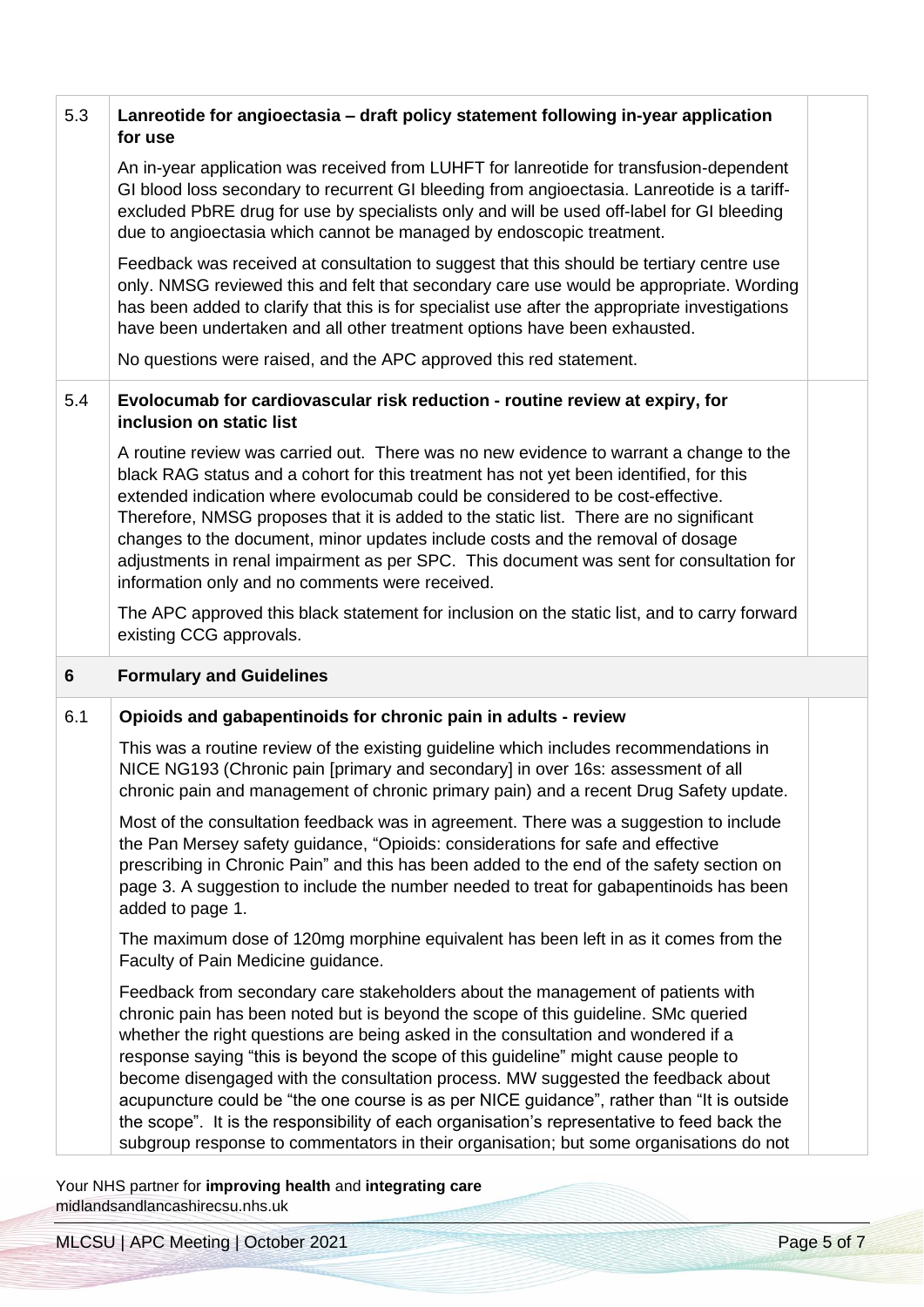| have representatives on all subgroups. The APC approved the updated guideline. It was<br>agreed to carry over the existing CCG approvals.                                                                                                                                                                                                                                                                              |    |
|------------------------------------------------------------------------------------------------------------------------------------------------------------------------------------------------------------------------------------------------------------------------------------------------------------------------------------------------------------------------------------------------------------------------|----|
| Soluble insulin RAG change                                                                                                                                                                                                                                                                                                                                                                                             |    |
| This is a proposal to change the RAG designation from Black (Red for inpatients) to<br>Amber Initiated for Human sequence (short-acting, soluble insulin, Actrapid®, Humulin<br>S <sup>®</sup> , Insuman Rapid <sup>®</sup> ) insulin.                                                                                                                                                                                 |    |
| HD went through the details of the proposal. Consultation feedback was in agreement,<br>except Wirral hospital's feedback which stated they would never use the older short acting<br>insulins in preference to rapid acting insulins in older patients / dementia patients whose<br>eating is unpredictable, as general feeling is they are more hazardous not less.                                                  |    |
| There was a discussion about the treatment proposed and a secondary care member will<br>forward a summary of the discussion to JP and CD, to take back to the clinicians at<br>Warrington Hospital who submitted the proposal, for further clarification/investigation.                                                                                                                                                |    |
| <b>Document expiry extension</b>                                                                                                                                                                                                                                                                                                                                                                                       |    |
| The FGSG presented a list of documents that will pass their review-by date in the next 3<br>months and proposed an extension to their review-by date until June 2022, as major<br>changes are thought to be unlikely. This would be reviewed on a case-by-case basis<br>should significant developments occur. The APC confirmed their agreement to extending<br>the expiry date of the listed documents to June 2022. |    |
| <b>Safety</b>                                                                                                                                                                                                                                                                                                                                                                                                          |    |
| <b>METHOTREXATE: safe prescribing and dispensing</b>                                                                                                                                                                                                                                                                                                                                                                   |    |
| A routine review of the document was carried out at its expiry date. It was<br>comprehensively re-written and should be considered, by the APC, as a new document.<br>The core safety messages remain unchanged. Consultation feedback was minimal but<br>supportive. Two recommendations for amendment were accepted.                                                                                                 |    |
| PJ drew attention to the statement in the document that co-prescribing of methotrexate<br>with co-trimoxazole is contraindicated. Most methotrexate SPCs do not say this, and the<br>BNF does not list this as a contraindication, so it would be more accurate to say that co-<br>prescribing should be avoided. This wording will be amended before the document is<br>uploaded to the website.                      | HD |
| The committee approved the updated safety recommendations for methotrexate<br>prescribing subject to the agreed change being made.                                                                                                                                                                                                                                                                                     |    |
| <b>APC reports</b>                                                                                                                                                                                                                                                                                                                                                                                                     |    |
| NICE TA Adherence Checklist (September 2021) - for noting                                                                                                                                                                                                                                                                                                                                                              |    |
| Pan Mersey APC is compliant up to the end of September 2021. The report will be<br>uploaded to the APC website.                                                                                                                                                                                                                                                                                                        |    |
| <b>RMOC update</b>                                                                                                                                                                                                                                                                                                                                                                                                     |    |
| The RMOC working group is working through the list of drugs that were agreed to require<br>a shared care framework. Once this part of the RMOC shared care workstream has been                                                                                                                                                                                                                                         |    |
|                                                                                                                                                                                                                                                                                                                                                                                                                        |    |